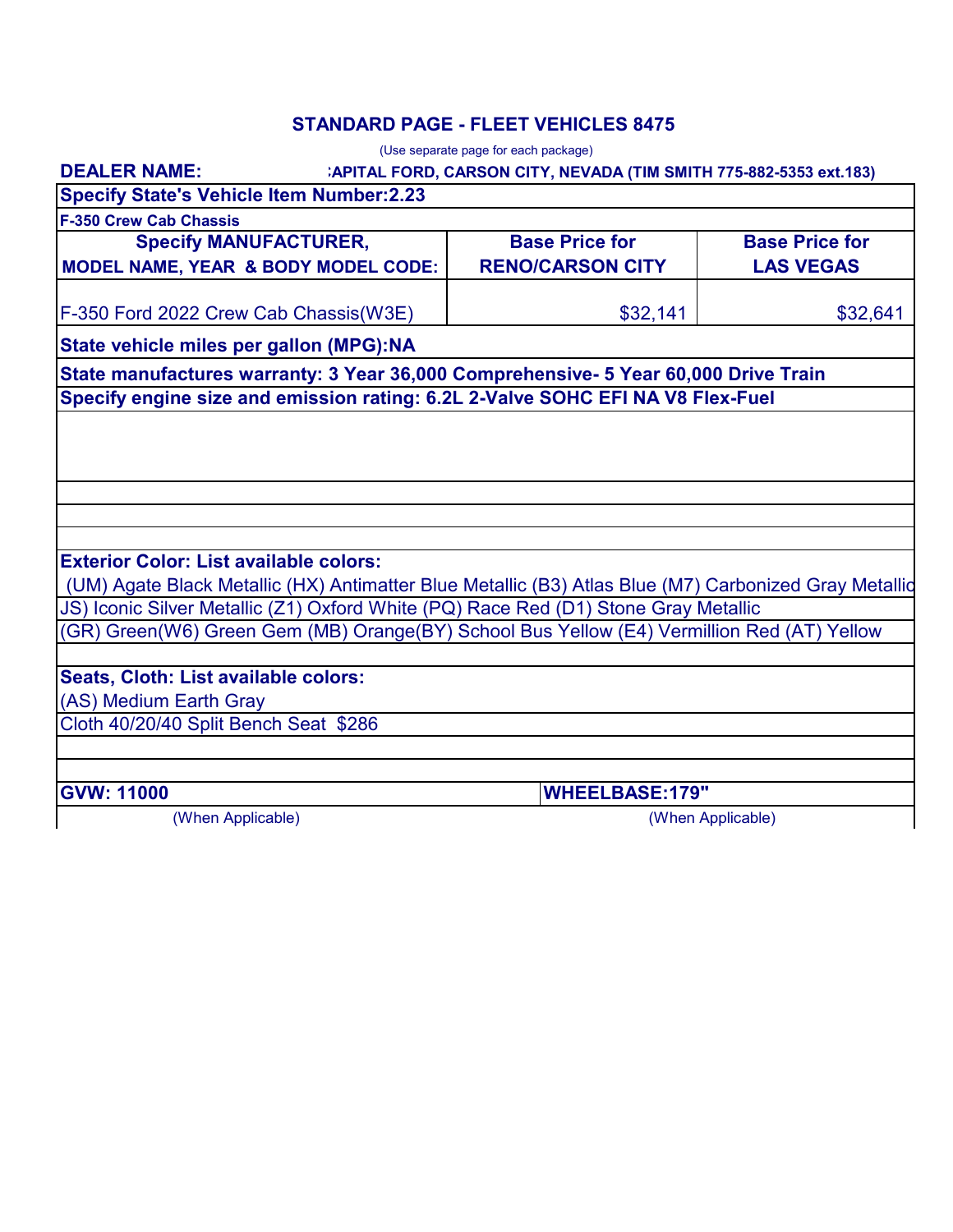#### **OPTION PACKAGE PAGE ~ FLEET**

(Use separate page for each package)

# **CAPITAL FORD, CARSON CITY, NEVADA (TIM SMITH 775-882-5353 ext.183) Option Package Name/Code:** List Equipment Features Below: 40/20/40 Cloth Bench seat, AM/FM CD, Carpet Floor, Cruise, Power Windows - Locks - Mirrors, Heated Tow Mirrors, Trailer Brake Controller, SYNC Communications XLT 2WD=\$4100 **DEALER NAME\_\_\_\_\_\_\_\_\_\_\_\_\_** \$ (i.e. 1.1 Sedan: Full size; 4 door; 6 passenger) **Specify State's Vehicle Item Number:**